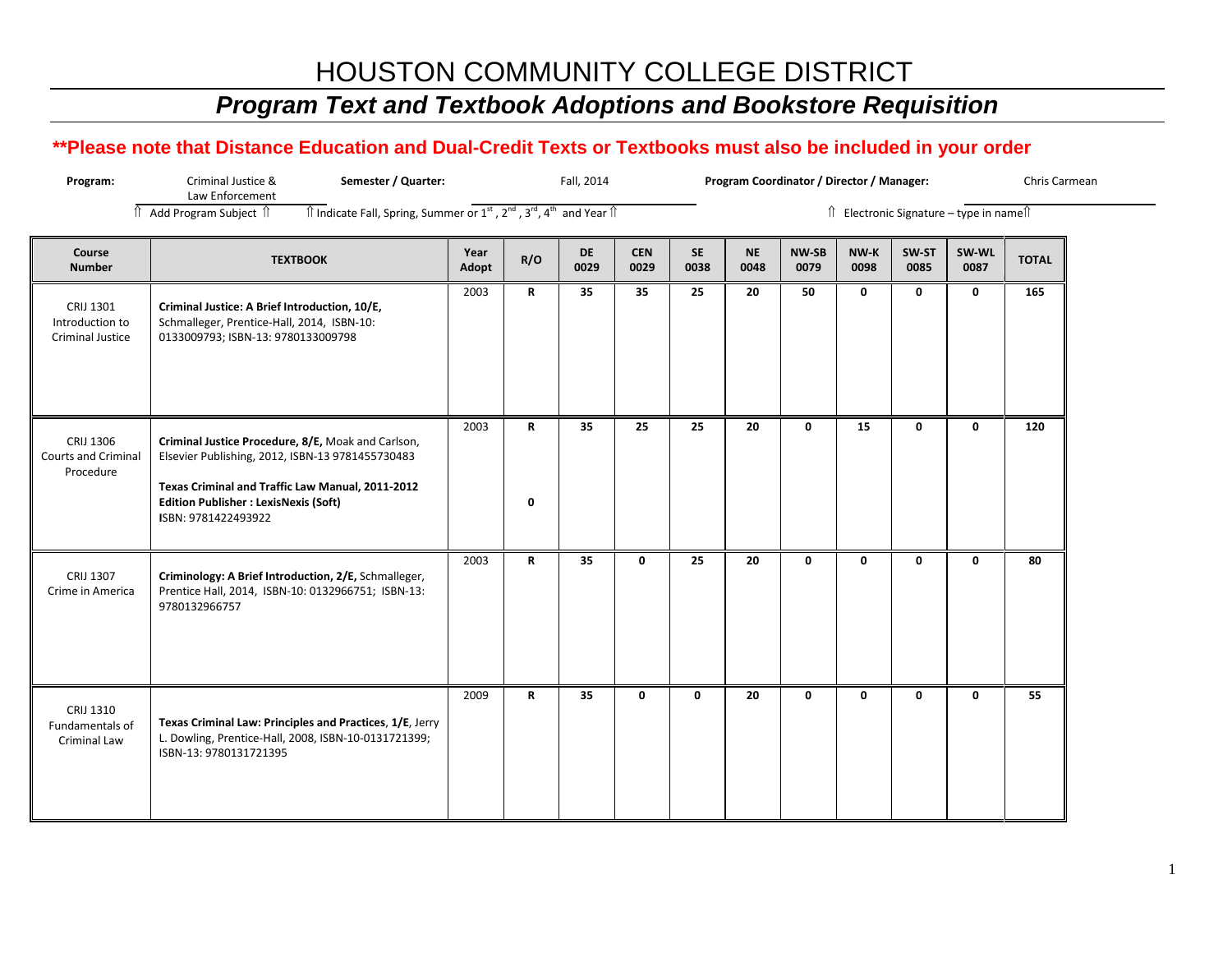## *Program Text and Textbook Adoptions and Bookstore Requisition*

| Course<br><b>Number</b>                                | <b>TEXTBOOK</b>                                                                                                                                                                                                 | Year<br>Adopt | R/O    | <b>DE</b><br>0029 | <b>CEN</b><br>0029 | <b>SE</b><br>0038 | <b>NE</b><br>0048 | <b>NW-SB</b><br>0079 | NW K<br>0098 | SW-ST<br>0085 | SW-WL<br>0087 | <b>TOTAL</b> |
|--------------------------------------------------------|-----------------------------------------------------------------------------------------------------------------------------------------------------------------------------------------------------------------|---------------|--------|-------------------|--------------------|-------------------|-------------------|----------------------|--------------|---------------|---------------|--------------|
| CRIJ 1310<br>Fundamentals of<br>Criminal Law           | Criminal Law, 9/E, Pollock, Elsevier Publishing, 2009,<br>ISBN 13: 978-1-59345-504-0<br>Texas Criminal and Traffic Law Manual, 2011-2012<br><b>Edition Publisher : LexisNexis (Soft)</b><br>ISBN: 9781422493922 | 2003          | R<br>O | 0                 | 0                  | 0                 | 0                 | 15                   | 0            | 0             | 0             | 15           |
| CRIJ 1313<br>Juvenile Justice<br>Systems               | Juvenile Justice System, The: Delinquency, Processing,<br>and the Law, 7/E, Champion, Prentice-Hall Publishing,<br>2012, ISBN-10: 0132764466; ISBN-13: 9780132764469                                            | 2003          | R      | 35                | 0                  | 0                 | 20                | 0                    | 0            | 0             | $\mathbf 0$   | 55           |
| CRIJ 2301<br>Community<br>Resources in<br>Corrections  | Probation and Parole: Theory and Practice, 11/E,<br>Abadinsky, Prentice Hall, 2011, ISBN-10: 0135112478;<br>ISBN-13: 9780135112472                                                                              | 2003          | R      | 35                | 0                  | 0                 | 20                | 0                    | 0            | 0             | 0             | 55           |
| <b>CRIJ 2313</b><br>Correctional<br>Systems & Practice | Corrections in America: An Introduction, 13/E, Allen,<br>Latessa, and Ponder, Prentice-Hall Publishing, 2012,<br>ISBN-10: 0132726777; ISBN-13: 9780132726771                                                    | 2003          | R      | 35                | 0                  | 0                 | 0                 | 0                    | 0            | 35            | 0             | 75           |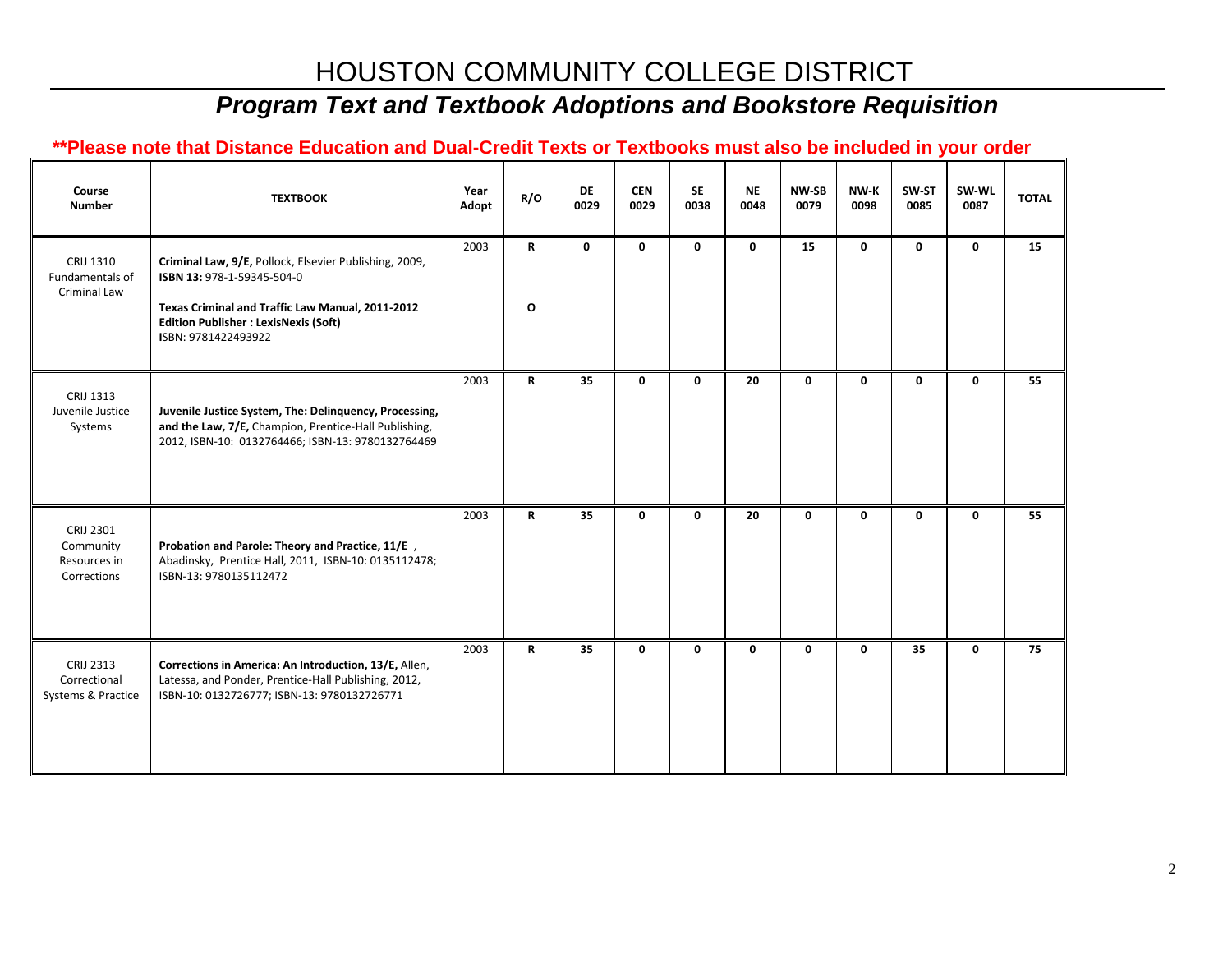## *Program Text and Textbook Adoptions and Bookstore Requisition*

| Course<br><b>Number</b>                                 | <b>TEXTBOOK</b>                                                                                                                                                                                                                                                                                         | Year<br>Adopt | R/O         | DE<br>0029 | <b>CEN</b><br>0029 | <b>SE</b><br>0038 | <b>NE</b><br>0048 | <b>NW-SB</b><br>0079 | NW-K<br>0098 | SW-ST<br>0085 | SW-WL<br>0087 | <b>TOTAL</b> |
|---------------------------------------------------------|---------------------------------------------------------------------------------------------------------------------------------------------------------------------------------------------------------------------------------------------------------------------------------------------------------|---------------|-------------|------------|--------------------|-------------------|-------------------|----------------------|--------------|---------------|---------------|--------------|
| <b>CRIJ 2314</b><br>Criminal<br>Investigation           | <b>Criminal Investigation: An Illustrated Case Method</b><br>Approach, 1/E, Lasley and Guskos, Pearson Prentice-<br>Hall, 2014; ISBN-10 0135057493; ISBN-13<br>9780135057490<br>Texas Criminal and Traffic Law Manual, 2011-2012<br><b>Edition Publisher : LexisNexis (Soft)</b><br>ISBN: 9781422493922 | 2013          | R<br>O      | 35         | 0                  | 0                 | 20                | 0                    | 15           | 0             | $\mathbf 0$   | 70           |
| <b>CRIJ 2323</b><br>Legal Aspects of<br>Law Enforcement | <b>Criminal Procedure for the Criminal Justice</b><br>Professional, 11/E, Ferdico, Fradella, and Totten,<br>Cengage Publishing, 2012, ISBN-10: 1111835586:<br>ISBN-13: 9781111835583                                                                                                                    | 2003          | R           | 35         | 0                  | 0                 | 20                | 0                    | 0            | 0             | $\mathbf 0$   | 55           |
| <b>CRIJ 2328</b><br>Police Systems &<br>Practice        | Police Administration: Structures, Processes, and<br>Behavior, 8/E, Swanson, Territo, and Taylor; Prentice-<br>Hall; 2011; ISBN-10: 0135121035; ISBN-13:<br>9780135121030                                                                                                                               | 2003          | R           | 35         | 0                  | 0                 | 20                | 0                    | 0            | 0             |               | 55           |
| <b>Basic Peace Officer</b><br>Program                   | Texas Criminal and Traffic Law Manual, 2013-2014<br><b>Edition Publisher : LexisNexis (Soft)</b><br>ISBN: 9781422493922                                                                                                                                                                                 | 2003          | $\mathbf R$ | 50         |                    |                   |                   |                      |              |               |               | 50           |